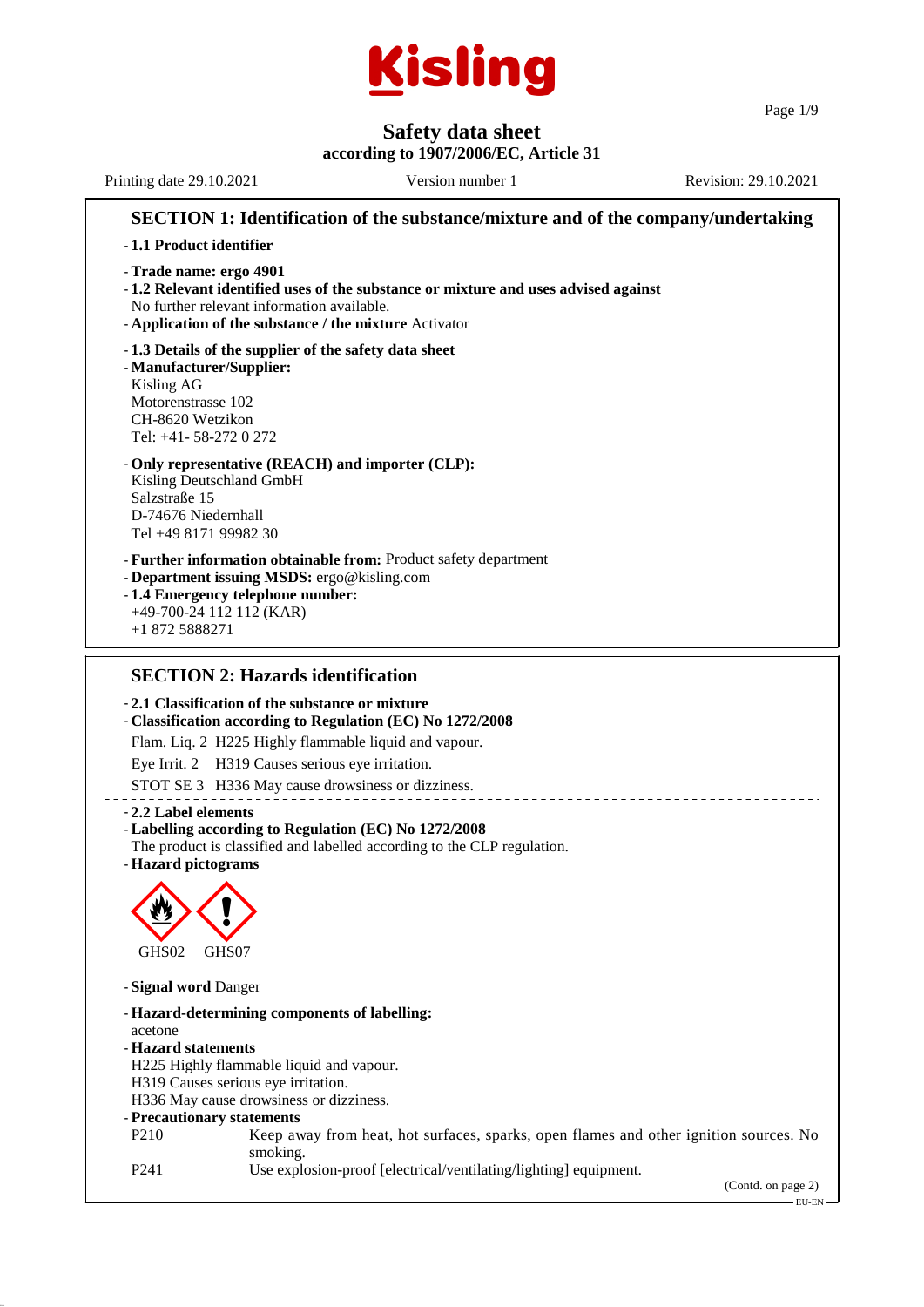Printing date 29.10.2021 Version number 1 Revision: 29.10.2021

#### **Trade name: ergo 4901**

|                                                              | (Cond. of page 1)                                                                                                          |  |  |
|--------------------------------------------------------------|----------------------------------------------------------------------------------------------------------------------------|--|--|
| P <sub>261</sub>                                             | Avoid breathing mist/vapours/spray.                                                                                        |  |  |
|                                                              | P303+P361+P353 IF ON SKIN (or hair): Take off immediately all contaminated clothing. Rinse skin with<br>water [or shower]. |  |  |
|                                                              | P305+P351+P338 IF IN EYES: Rinse cautiously with water for several minutes. Remove contact lenses, if                      |  |  |
|                                                              | present and easy to do. Continue rinsing.                                                                                  |  |  |
| P405                                                         | Store locked up.                                                                                                           |  |  |
| - Additional information:                                    |                                                                                                                            |  |  |
| EUH066 Repeated exposure may cause skin dryness or cracking. |                                                                                                                            |  |  |
|                                                              | Product contains: Reportable explosives precursors. Making available, introduction, possession and use                     |  |  |
|                                                              | according to Regulation (EU) 2019/1148, Article 9.                                                                         |  |  |
| -2.3 Other hazards                                           |                                                                                                                            |  |  |
| - Results of PBT and vPvB assessment                         |                                                                                                                            |  |  |
| - <b>PBT</b> : Not applicable.                               |                                                                                                                            |  |  |

- **vPvB:** Not applicable.

## **SECTION 3: Composition/information on ingredients**

### - **3.2 Mixtures**

- **Description:** Mixture of substances listed below with nonhazardous additions.

| - Dangerous components:                                                                            |                                                       |                         |  |  |
|----------------------------------------------------------------------------------------------------|-------------------------------------------------------|-------------------------|--|--|
| $CAS: 67-64-1$                                                                                     | acetone                                               | $>$ 50 - $\leq$ 100%    |  |  |
| EINECS: 200-662-2                                                                                  | Flam. Liq. 2, H225; Eye Irrit. 2, H319; STOT SE 3,    |                         |  |  |
| Index number: $606-001-00-8$                                                                       | H336                                                  |                         |  |  |
| $CAS: 68084-48-0$                                                                                  | $\text{copper} (2+) \text{ neodecanoate}$             | $\geq$ 0.25 - $\leq$ 1% |  |  |
| EINECS: 268-439-2                                                                                  | Aquatic Acute 1, H400; Aquatic Chronic 2, H411; Acute |                         |  |  |
| Reg.nr.: 01-21220784744-41-xxxx Tox. 4, H302                                                       |                                                       |                         |  |  |
| - <b>Additional information:</b> For the wording of the listed hazard phrases refer to section 16. |                                                       |                         |  |  |

# **SECTION 4: First aid measures**

#### - **4.1 Description of first aid measures**

- **General information:** Immediately remove any clothing soiled by the product.
- **After inhalation:**
- Take affected persons into fresh air and keep quiet.
- Use a respiratory bag or breathing device.
- Do not use mouth to mouth or mouth to nose resuscitation.
- In case of unconsciousness place patient stably in side position for transportation.
- **After skin contact:** After contact with skin, wash with plenty of soap and water.

### - **After eye contact:**

In case of contact with eyes, rinse immediately with plenty of water and seek medical advice. Rinse cautiously with water for several minutes.

Remove contact lenses, if present and easy to do. Continue rinsing.

- **After swallowing:**

Rinse out mouth and then drink plenty of water.

- If swallowed, do not induce vomiting: seek medical advice and show this container or label.
- **4.2 Most important symptoms and effects, both acute and delayed** Has a narcotic effect.

### - **4.3 Indication of any immediate medical attention and special treatment needed**

No further relevant information available.

## **SECTION 5: Firefighting measures**

- **5.1 Extinguishing media**
- **Suitable extinguishing agents:**

CO2, powder or water spray. Fight larger fires with water spray or alcohol resistant foam.

- **For safety reasons unsuitable extinguishing agents:** Water with full jet

(Contd. on page 3) EU-EN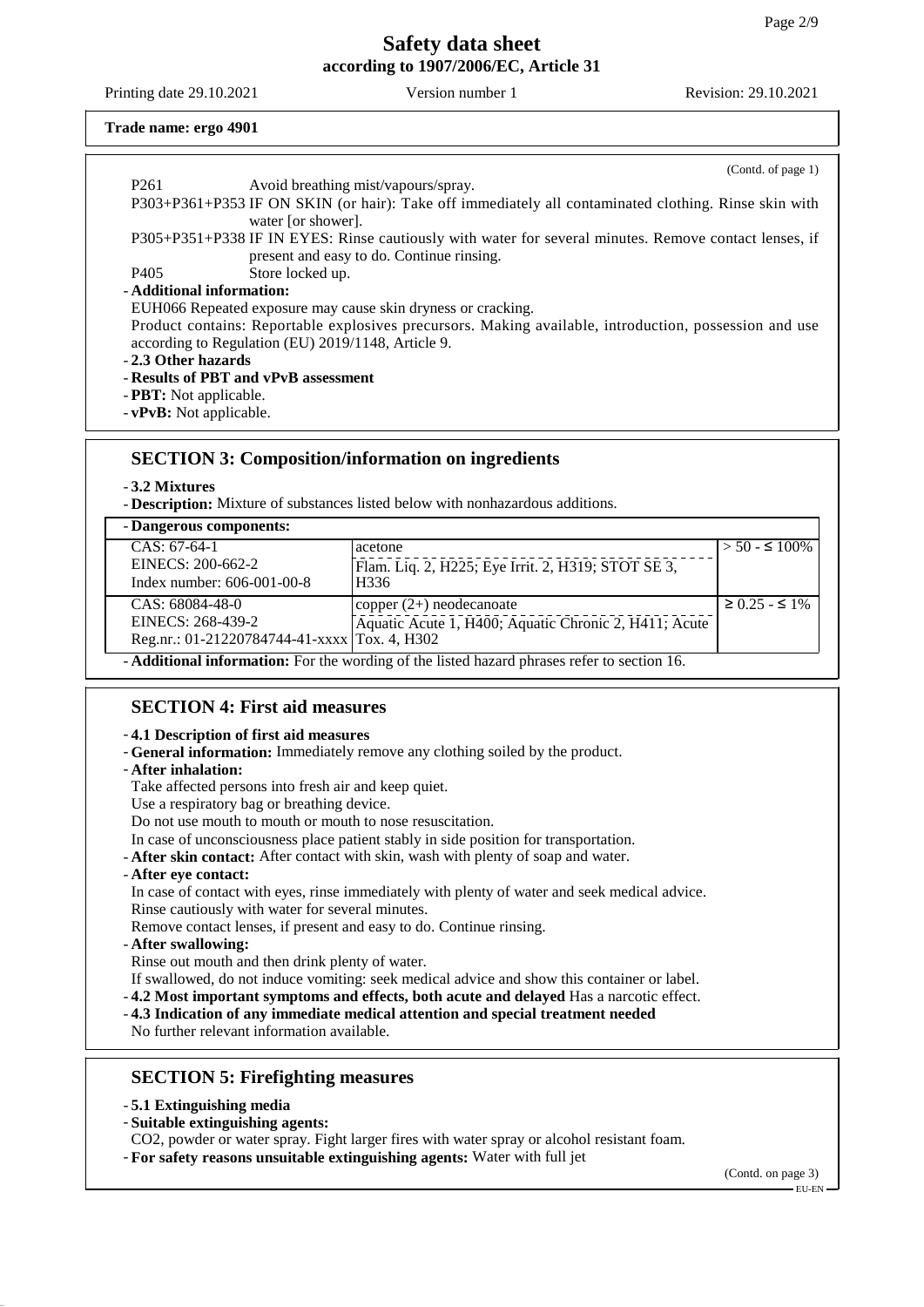Printing date 29.10.2021 Version number 1 Revision: 29.10.2021

### **Trade name: ergo 4901**

| -5.2 Special hazards arising from the substance or mixture                                           | (Contd. of page 2) |
|------------------------------------------------------------------------------------------------------|--------------------|
| Can form explosive gas-air mixtures.                                                                 |                    |
| Formation of toxic gases is possible during heating or in case of fire.                              |                    |
| -5.3 Advice for firefighters                                                                         |                    |
| - Protective equipment:                                                                              |                    |
| Wear self-contained respiratory protective device.                                                   |                    |
| Do not inhale explosion gases or combustion gases.                                                   |                    |
| - Additional information                                                                             |                    |
| Cool endangered receptacles with water spray.                                                        |                    |
| Dispose of fire debris and contaminated fire fighting water in accordance with official regulations. |                    |
| <b>SECTION 6: Accidental release measures</b>                                                        |                    |
| - 6.1 Personal precautions, protective equipment and emergency procedures                            |                    |
| Wear protective equipment. Keep unprotected persons away.                                            |                    |
| Ensure adequate ventilation                                                                          |                    |
| Keep away from ignition sources.                                                                     |                    |
| Avoid contact with the eyes and skin.                                                                |                    |
| - 6.2 Environmental precautions:                                                                     |                    |
| Prevent seepage into sewage system, workpits and cellars.                                            |                    |
| Inform respective authorities in case of seepage into water course or sewage system.                 |                    |
| Dilute with plenty of water.                                                                         |                    |
| Do not allow product to reach sewage system or any water course.                                     |                    |
| - 6.3 Methods and material for containment and cleaning up:                                          |                    |
| Ensure adequate ventilation.                                                                         |                    |
| Absorb with liquid-binding material (sand, diatomite, acid binders, universal binders, sawdust).     |                    |
| Dispose of the material collected according to regulations.<br>-6.4 Reference to other sections      |                    |
| Fumes can combine with air to form an explosive mixture.                                             |                    |
| See Section 7 for information on safe handling.                                                      |                    |
| See Section 8 for information on personal protection equipment.                                      |                    |
| See Section 10 for information on "stability and reactivity".                                        |                    |
| See Section 13 for disposal information.                                                             |                    |
|                                                                                                      |                    |
| <b>SECTION 7: Handling and storage</b>                                                               |                    |
| -7.1 Precautions for safe handling                                                                   |                    |
| Ensure good ventilation/exhaustion at the workplace.                                                 |                    |
| Prevent formation of aerosols.                                                                       |                    |
| Ensure good interior ventilation, especially at floor level. (Fumes are heavier than air).           |                    |
| - Information about fire - and explosion protection:<br>Keep ignition sources away - Do not smoke.   |                    |
| Protect against electrostatic charges.                                                               |                    |
| Use explosion-proof apparatus / fittings and spark-proof tools.                                      |                    |
| -7.2 Conditions for safe storage, including any incompatibilities                                    |                    |
| - Storage:                                                                                           |                    |
| - Requirements to be met by storerooms and receptacles:                                              |                    |
| Store in a cool location.                                                                            |                    |
| Store only in the original receptacle.                                                               |                    |
| - Information about storage in one common storage facility: Store away from foodstuffs.              |                    |
| - Further information about storage conditions:                                                      |                    |
| Keep receptacle tightly sealed.                                                                      |                    |

Store receptacle in a well ventilated area.

- **Storage class (TRGS 510, Storage of hazardous substances in non-stationary containers):** 3

(Contd. on page 4) EU-EN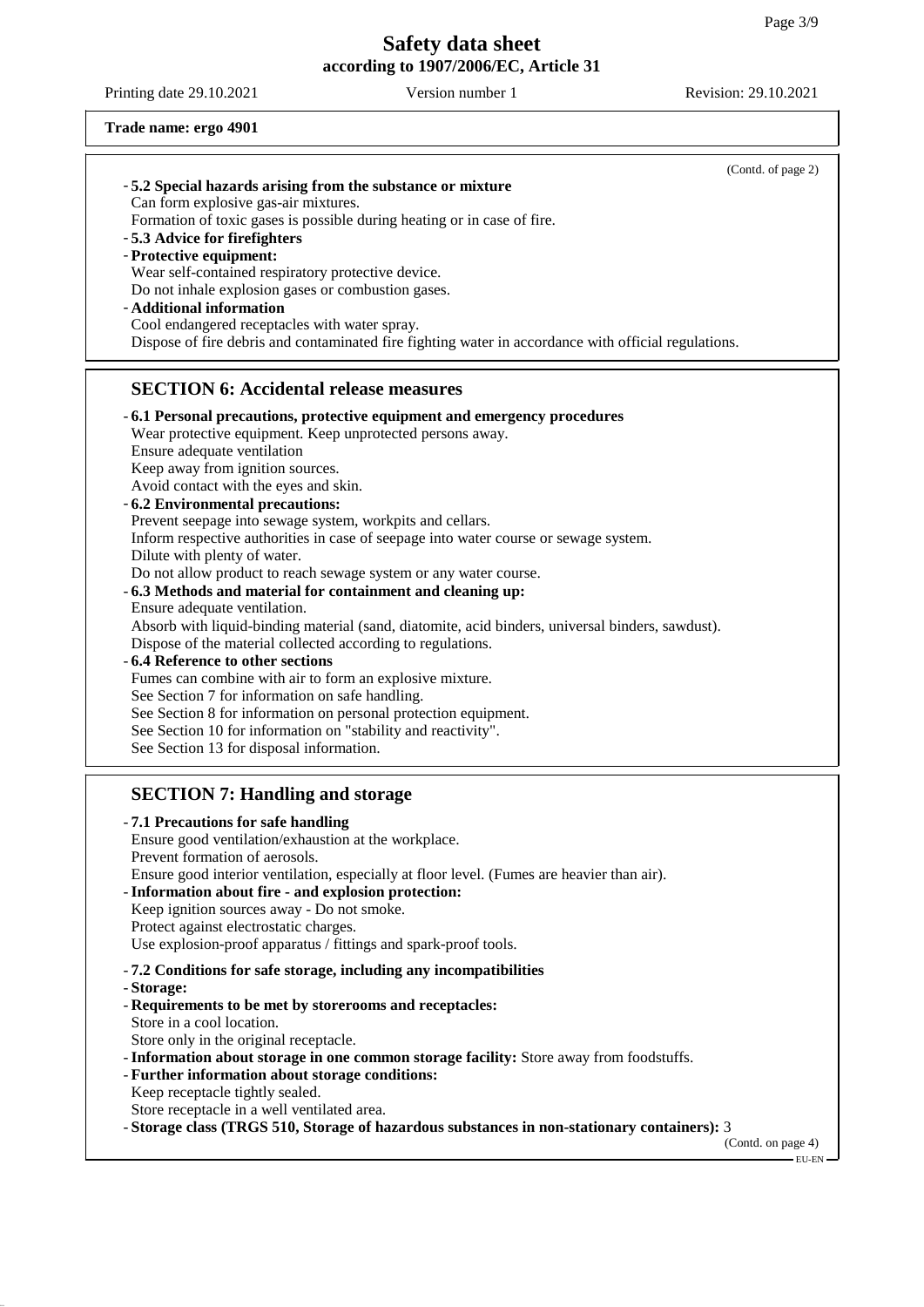(Contd. of page 3)

## **Safety data sheet according to 1907/2006/EC, Article 31**

Printing date 29.10.2021 Version number 1 Revision: 29.10.2021

**Trade name: ergo 4901**

- **7.3 Specific end use(s)** No further relevant information available.

### **SECTION 8: Exposure controls/personal protection**

- **8.1 Control parameters**

- **Additional information about design of technical facilities:** No further data; see item 7.

- **Ingredients with limit values that require monitoring at the workplace: 67-64-1 acetone** IOELV (European Union) Long-term value: 1210 mg/m³, 500 ppm AGW (Germany) Long-term value: 1200 mg/m<sup>3</sup>, 500 ppm 2(I);AGS, DFG, EU, Y - **DNELs 67-64-1 acetone** Oral Acute, Local 62 mg/kg (General population) Dermal  $\vert$  Longterm System 62 mg/kg bw/day (General population) 186 mg/kg bw/day (Worker) Inhalative  $\vert$  Acute, Local  $\vert$  2,420 mg/m<sup>3</sup> (Worker) Longterm System  $200 \text{ mg/m}^3$  (General population) 1,210 mg/m³ (Worker) - **PNECs 67-64-1 acetone** PNEC Freshwater 10.6 mg/l PNEC Freshwater sed 30.4 mg/kg PNEC Marinewater 1.06 mg/l PNEC Soil 29.5 mg/kg PNEC STP 100 mg/l PNEC Marinewater sed 3.04 mg/kg - **Ingredients with biological limit values: 67-64-1 acetone** BGW (Germany) 80 mg/l Untersuchungsmaterial: Urin Probennahmezeitpunkt: Expositionsende bzw. Schichtende Parameter: Aceton - **Additional information:** The lists valid during the making were used as basis. - **8.2 Exposure controls** - **Personal protective equipment:** - **General protective and hygienic measures:** The usual precautionary measures are to be adhered to when handling chemicals. Keep away from foodstuffs, beverages and feed. Immediately remove all soiled and contaminated clothing Wash hands before breaks and at the end of work. Do not inhale gases / fumes / aerosols. Do not inhale dust / smoke / mist. Avoid contact with the eyes and skin. - **Respiratory protection:** Use suitable respiratory protective device in case of insufficient ventilation. Filter AX - **Protection of hands:** Protective gloves (EN 374) (Contd. on page 5) EU-EN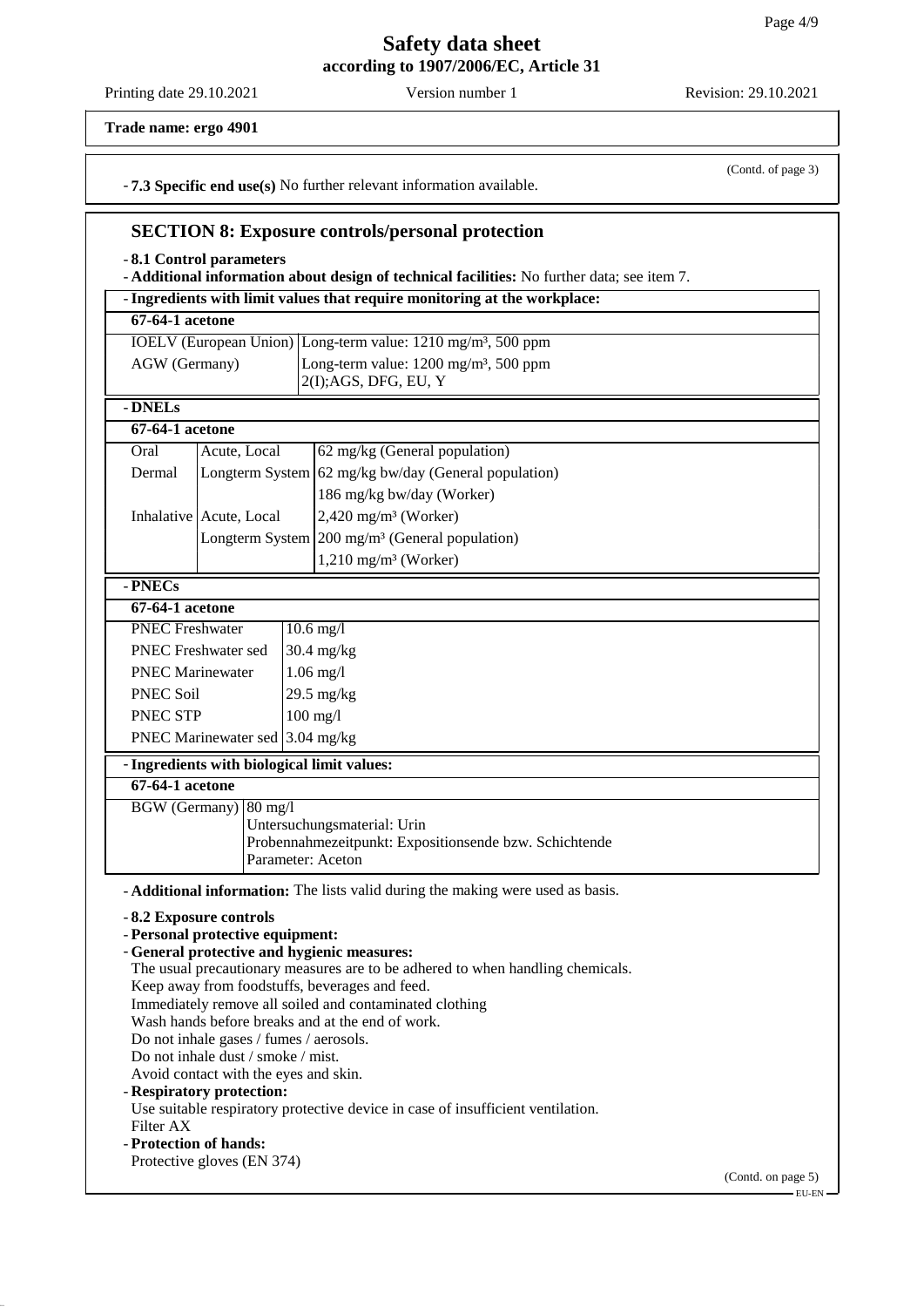Printing date 29.10.2021 Version number 1 Revision: 29.10.2021

#### **Trade name: ergo 4901**

(Contd. of page 4)

Check protective gloves prior to each use for their proper condition.

The glove material has to be impermeable and resistant to the product/ the substance/ the preparation. Due to missing tests no recommendation to the glove material can be given for the product/ the preparation/ the chemical mixture.

Selection of the glove material on consideration of the penetration times, rates of diffusion and the degradation - **Material of gloves**

The selection of the suitable gloves does not only depend on the material, but also on further marks of quality and varies from manufacturer to manufacturer. As the product is a preparation of several substances, the resistance of the glove material can not be calculated in advance and has therefore to be checked prior to the application.

- **Penetration time of glove material**

The exact break trough time has to be found out by the manufacturer of the protective gloves and has to be observed.

- **Eye protection:** Safety glasses

## **SECTION 9: Physical and chemical properties** - **9.1 Information on basic physical and chemical properties** - **General Information** - **Appearance:** Form: Fluid Colour: Greenish - **Odour:** Acetone-like - **Odour threshold:** Not determined. - **pH-value:** Not determined. - **Change in condition Melting point/freezing point:** Undetermined. **Initial boiling point and boiling range:** 56 °C - **Flash point:**  $\langle -18 \degree \text{C} \rangle$ - **Flammability (solid, gas):** Not applicable. - **Decomposition temperature:** Not determined. - **Auto-ignition temperature:** Product is not self-igniting. - **Explosive properties:** Product is not explosive. However, formation of explosive air/ vapour mixtures are possible. - **Explosion limits:** Lower: Not determined. Upper: Not determined. - **Oxidising properties** Not determined. - Vapour pressure: Not determined. - **Density at 20 °C:** 0.79 g/cm<sup>3</sup> - **Relative density** Not determined. - **Vapour density** Not determined. - **Evaporation rate** Not determined. - **Solubility in / Miscibility with water:** Fully miscible. - **Partition coefficient: n-octanol/water:** Not determined. - **Viscosity: Dynamic:** Not determined. **Kinematic:** Not determined. (Contd. on page 6)

EU-EN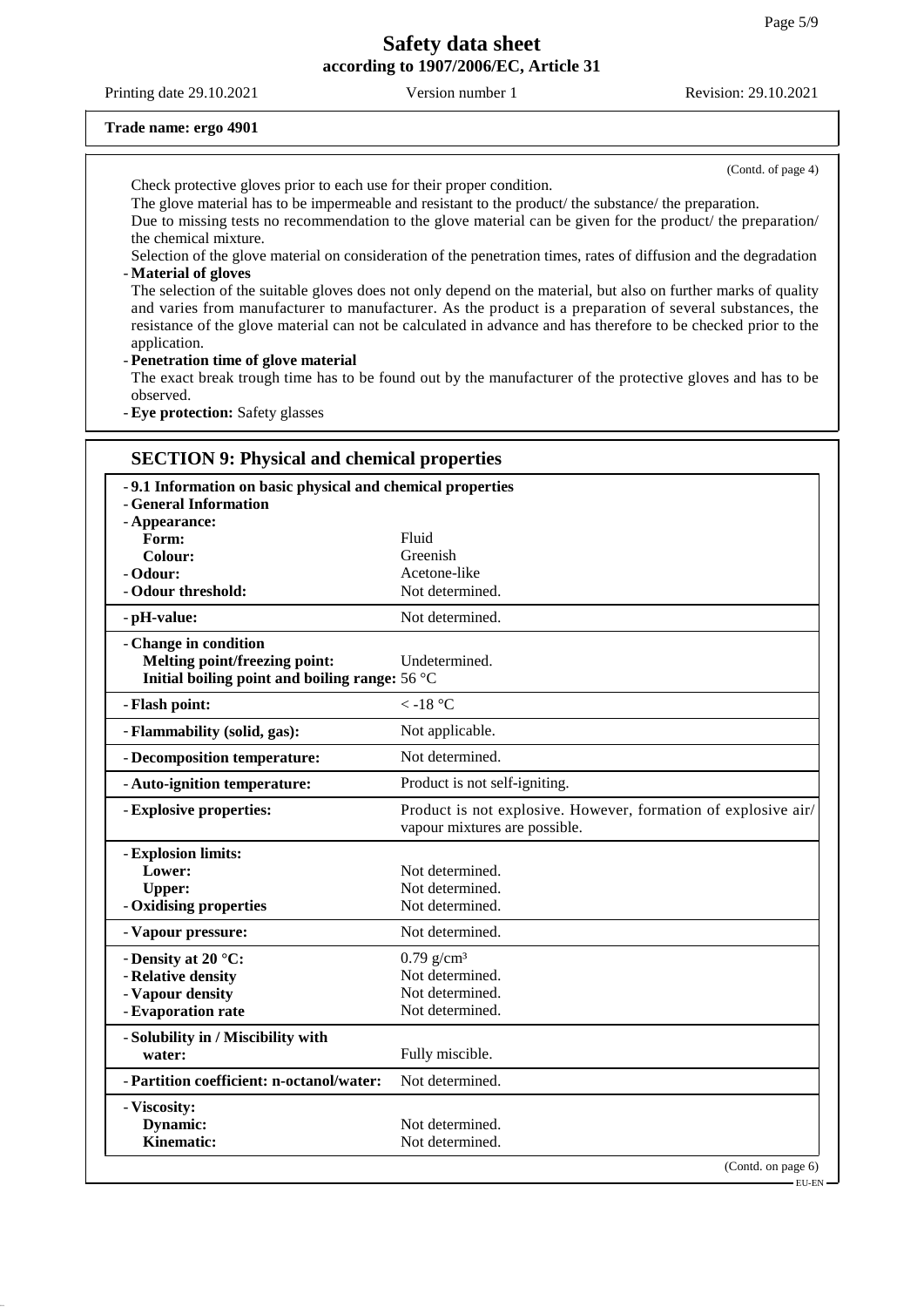Printing date 29.10.2021 Version number 1 Revision: 29.10.2021

(Contd. of page 5)

**Trade name: ergo 4901**

- **9.2 Other information** No further relevant information available.

## **SECTION 10: Stability and reactivity**

- **10.1 Reactivity** No further relevant information available.
- **10.2 Chemical stability**
- **Thermal decomposition / conditions to be avoided:**
- No decomposition if used and stored according to specifications.
- **10.3 Possibility of hazardous reactions** Forms explosive gas mixture with air.
- **10.4 Conditions to avoid** No further relevant information available.
- **10.5 Incompatible materials:**

alkali

**Oxidisers** 

hydrogen peroxide

#### - **10.6 Hazardous decomposition products:**

No dangerous products of decomposition if used and stored according to specifications.

### **SECTION 11: Toxicological information**

#### - **11.1 Information on toxicological effects**

- **Acute toxicity** Based on available data, the classification criteria are not met.

#### - **LD/LC50 values relevant for classification:**

| <b>67-64-1</b> acetone |      |                                                            |
|------------------------|------|------------------------------------------------------------|
| Oral                   | LD50 | $\frac{5,800 \text{ mg/kg}}{Rat}$ , male/female)           |
| Dermal                 | LD50 | 20,000 mg/kg (Rabbit) (IUCLID)                             |
|                        |      | Inhalative $ LC50/4 h 76$ mg/l (Rat, male/female) ((Lit.)) |

#### - **Primary irritant effect:**

- **Skin corrosion/irritation** Repeated exposure may cause skin dryness or cracking.
- **Serious eye damage/irritation**
- Causes serious eye irritation.
- **Respiratory or skin sensitisation** Based on available data, the classification criteria are not met.
- **Additional toxicological information:**
- No experimentally found toxicological data are available for this preparation.

May cause drowsiness or dizziness.

- **CMR effects (carcinogenity, mutagenicity and toxicity for reproduction)**
- **Germ cell mutagenicity** Based on available data, the classification criteria are not met.
- **Carcinogenicity** Based on available data, the classification criteria are not met.
- **Reproductive toxicity** Based on available data, the classification criteria are not met.
- **STOT-single exposure**
- May cause drowsiness or dizziness.
- **STOT-repeated exposure** Based on available data, the classification criteria are not met.
- **Aspiration hazard** Based on available data, the classification criteria are not met.

## **SECTION 12: Ecological information**

- **12.1 Toxicity**

- **Aquatic toxicity:** No further relevant information available.

- **Toxicity to fish:**

### **67-64-1 acetone**

LC0/96 h 5,540 mg/l (Oncorhynchus mykiss)

- **12.2 Persistence and degradability** No further relevant information available.

- **12.3 Bioaccumulative potential** No further relevant information available.

(Contd. on page 7)

# EU-EN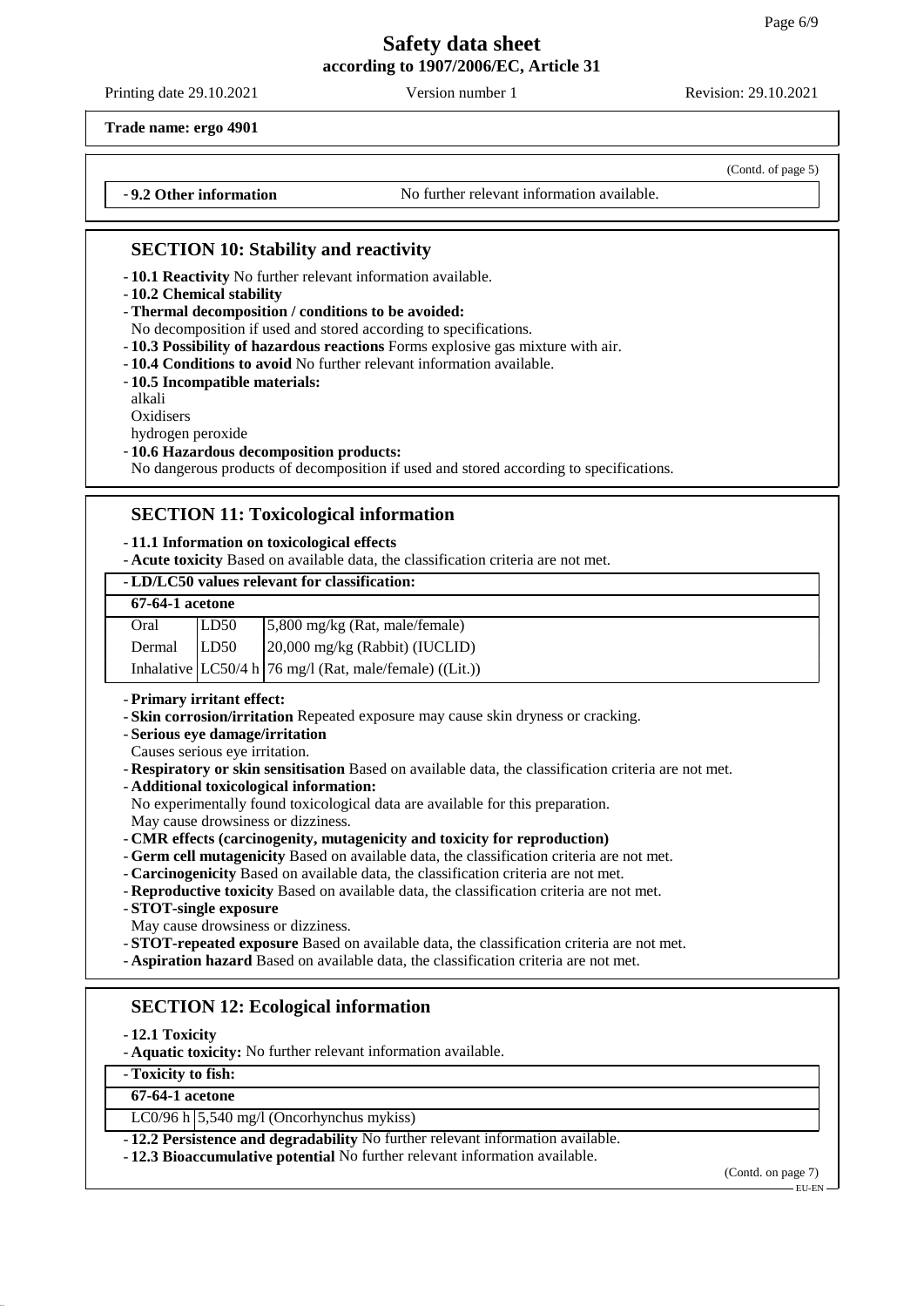┑

# **Safety data sheet according to 1907/2006/EC, Article 31**

Printing date 29.10.2021 Version number 1 Revision: 29.10.2021

(Contd. on page 8)

\_\_\_\_\_\_\_\_\_\_\_

\_\_\_\_\_\_\_\_\_\_\_\_\_\_

–<br>EU-EN –

**Trade name: ergo 4901**

de Cardinal

- **IMDG, IATA**

- **14.4 Packing group**

de Cartes

- **Label** 3

| -12.4 Mobility in soil No further relevant information available.<br>- Additional ecological information:<br>- General notes:<br>Danger to drinking water if even small quantities leak into the ground.<br>-12.5 Results of PBT and vPvB assessment<br>- PBT: Not applicable.<br>- vPvB: Not applicable.<br>- 12.6 Other adverse effects No further relevant information available. | Water hazard class 2 (German Regulation) (Self-assessment): hazardous for water<br>Do not allow product to reach ground water, water course or undiluted sewage system. | (Contd. of page 6) |
|--------------------------------------------------------------------------------------------------------------------------------------------------------------------------------------------------------------------------------------------------------------------------------------------------------------------------------------------------------------------------------------|-------------------------------------------------------------------------------------------------------------------------------------------------------------------------|--------------------|
| <b>SECTION 13: Disposal considerations</b><br>-13.1 Waste treatment methods<br>- Recommendation Disposal must be made according to official regulations.<br>- Uncleaned packaging:<br>- Recommendation: Disposal must be made according to official regulations.                                                                                                                     | - Recommended cleansing agents: Water, if necessary together with cleansing agents.                                                                                     |                    |
| <b>SECTION 14: Transport information</b>                                                                                                                                                                                                                                                                                                                                             |                                                                                                                                                                         |                    |
| -14.1 UN-Number<br>- ADR, IMDG, IATA                                                                                                                                                                                                                                                                                                                                                 | <b>UN1090</b>                                                                                                                                                           |                    |
| -14.2 UN proper shipping name<br>$-$ ADR<br>- IMDG, IATA                                                                                                                                                                                                                                                                                                                             | 1090 ACETONE solution<br><b>ACETONE</b> solution                                                                                                                        |                    |
| -14.3 Transport hazard class(es)<br>- ADR                                                                                                                                                                                                                                                                                                                                            |                                                                                                                                                                         |                    |

- **Class**  $3$  (F1) Flammable liquids.<br>3

- **Class** 3 Flammable liquids.

- **14.6 Special precautions for user** Warning: Flammable liquids.

- 14.5 Environmental hazards: Not applicable.

- **Label** 3

- **ADR, IMDG, IATA** II

- **Hazard identification number (Kemler code):** 33 - **EMS Number:** F-E,S-D - **Stowage Category** E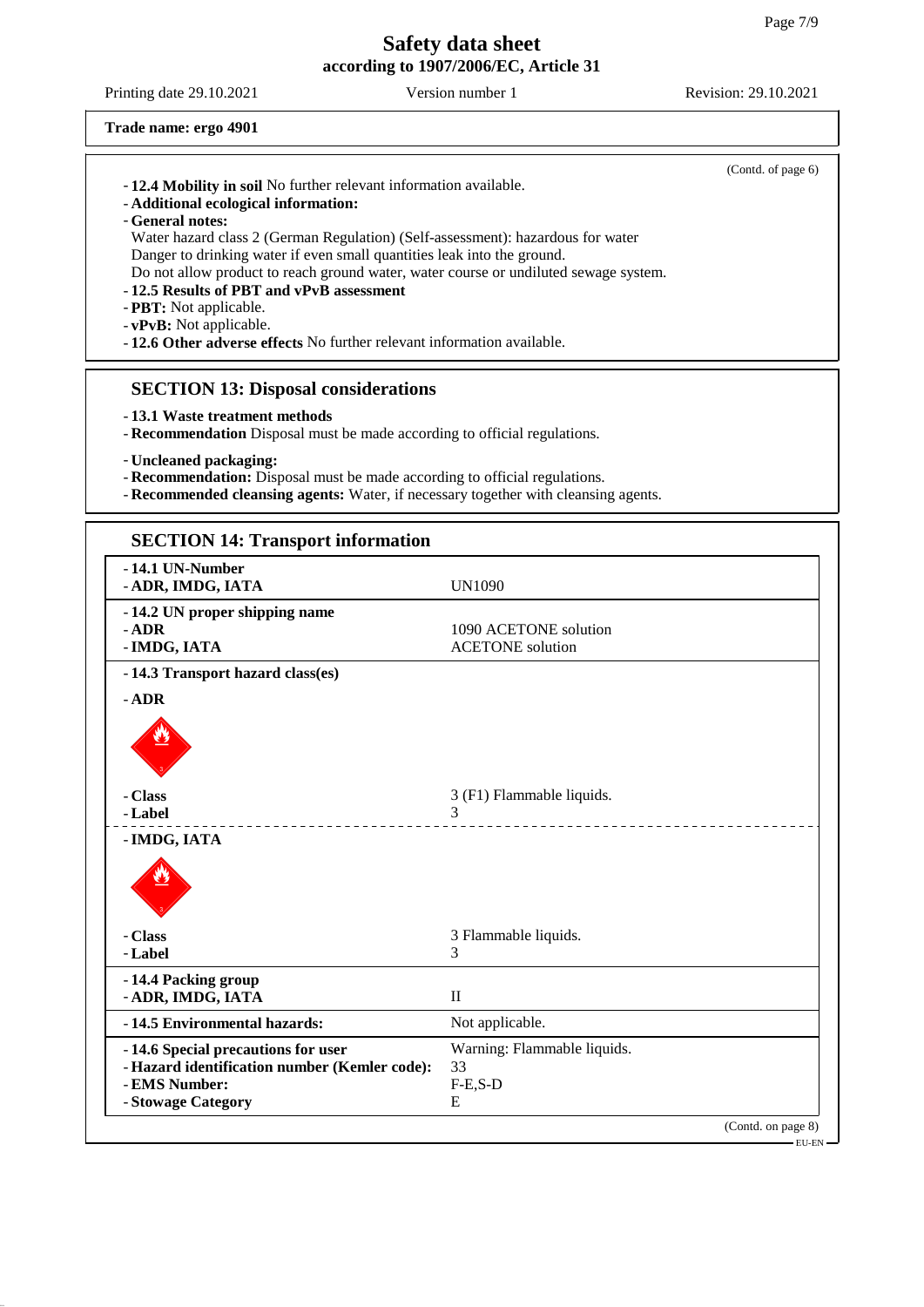Printing date 29.10.2021 Version number 1 Revision: 29.10.2021

**Trade name: ergo 4901**

|                                                                             | (Contd. of page 7)                               |
|-----------------------------------------------------------------------------|--------------------------------------------------|
| -14.7 Transport in bulk according to Annex II of<br>Marpol and the IBC Code | Not applicable.                                  |
| - Transport/Additional information:                                         |                                                  |
| - ADR                                                                       |                                                  |
| - Limited quantities $(LQ)$                                                 | 1L                                               |
| - Excepted quantities (EQ)                                                  | Code: E2                                         |
|                                                                             | Maximum net quantity per inner packaging: 30 ml  |
|                                                                             | Maximum net quantity per outer packaging: 500 ml |
| - Transport category                                                        | $\mathcal{D}_{\mathcal{L}}$                      |
| - Tunnel restriction code                                                   | D/E                                              |
| - IMDG                                                                      |                                                  |
| - Limited quantities (LQ)                                                   | 1L                                               |
| - Excepted quantities (EQ)                                                  | Code: E2                                         |
|                                                                             |                                                  |
|                                                                             | Maximum net quantity per outer packaging: 500 ml |
| - UN "Model Regulation":                                                    | UN 1090 ACETONE SOLUTION, 3, II                  |
|                                                                             | Maximum net quantity per inner packaging: 30 ml  |

## **SECTION 15: Regulatory information**

- **15.1 Safety, health and environmental regulations/legislation specific for the substance or mixture**

- **Chemical safety assessment**
- **REGULATION (EC) No 1907/2006 ANNEX XVII** Conditions of restriction: 3

- **DIRECTIVE 2011/65/EU on the restriction of the use of certain hazardous substances in electrical and electronic equipment – Annex II**

None of the ingredients is listed.

- **REGULATION (EU) 2019/1148**

- **Annex I - RESTRICTED EXPLOSIVES PRECURSORS (Upper limit value for the purpose of licensing under Article 5(3))**

None of the ingredients is listed.

- **Annex II - REPORTABLE EXPLOSIVES PRECURSORS**

67-64-1 acetone

- **Regulation (EC) No 273/2004 on drug precursors**

 $67-64-1$  acetone 3

- **Regulation (EC) No 111/2005 laying down rules for the monitoring of trade between the Community and third countries in drug precursors**

 $67-64-1$  acetone 3

- **National regulations:**

- **Waterhazard class:** Water hazard class 2 (Self-assessment): hazardous for water.

- **15.2 Chemical safety assessment:** A Chemical Safety Assessment has not been carried out.

### **SECTION 16: Other information**

This information is based on our present knowledge. However, this shall not constitute a guarantee for any specific product features and shall not establish a legally valid contractual relationship.

### - **Relevant phrases**

H225 Highly flammable liquid and vapour.

H302 Harmful if swallowed.

H319 Causes serious eye irritation.

H336 May cause drowsiness or dizziness.

(Contd. on page 9)

 $-EU-EN$